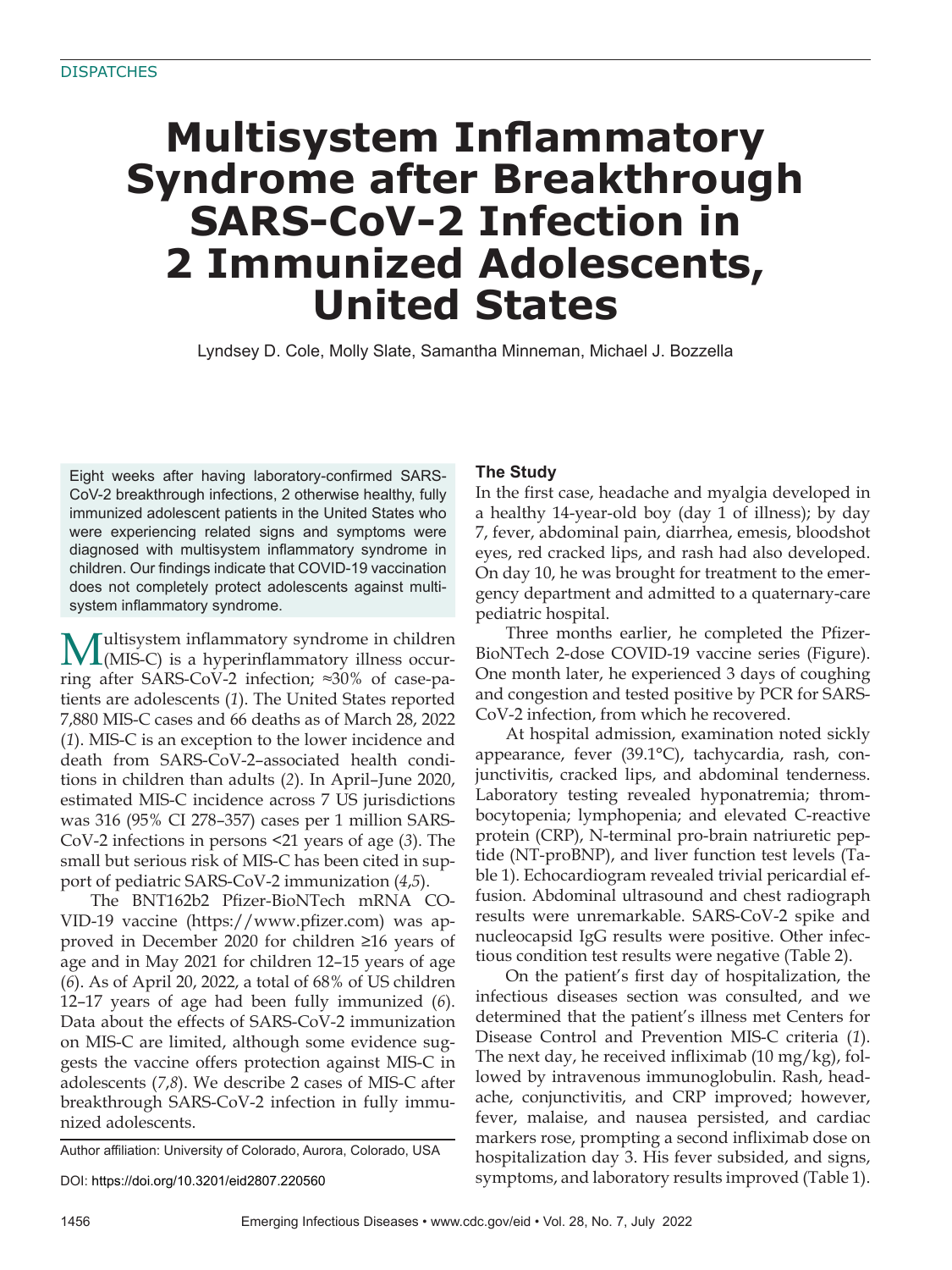

**Figure**. Time courses for vaccination, illness, diagnosis, and treatment for 2 adolescent MIS-C casepatients, United States. A) Case-patient 1; B) casepatient 2. DOI, day of illness (since onset); HD, hospital day; IVIG, intravenous immunoglobulin; MIS-C, multisystem inflammatory syndrome in children.

On hospitalization day 5, echocardiogram showed no effusion; he was discharged the next day.

Infectious diseases follow-up 3 weeks after hospital discharge revealed fatigue and occasional mild abdominal pain but normalized laboratory results. Cardiology follow-up 6 weeks after hospital discharge revealed ongoing fatigue. An echocardiogram showed new mild left main coronary artery enlargement (Z-score +2.7). We planned no interventions beyond interval outpatient monitoring.

In the second case, fever and fatigue, followed by congestion, cough, myalgias, headache, nausea, and vomiting, developed in an otherwise healthy 14-yearold girl (day 1 of illness). On day 3, rapid SARS-CoV-2 and influenza test results were negative. On day 12, she was brought to the emergency department for

| <b>Table 1.</b> Laboratory results for 2 adolescent MIS-C case-patients, by day in hospital, United States* |                 |                             |                 |                                           |                  |                             |                  |           |                      |                 |                 |                           |                 |
|-------------------------------------------------------------------------------------------------------------|-----------------|-----------------------------|-----------------|-------------------------------------------|------------------|-----------------------------|------------------|-----------|----------------------|-----------------|-----------------|---------------------------|-----------------|
|                                                                                                             |                 |                             |                 |                                           |                  |                             |                  |           |                      | Case-patient 2‡ |                 |                           |                 |
|                                                                                                             |                 |                             |                 |                                           |                  |                             | Pre-MIS-C        |           |                      |                 |                 |                           |                 |
|                                                                                                             |                 |                             |                 | Case-patient 1, hospitalization for MIS-C |                  |                             | hospitalization  |           |                      |                 |                 | Hospitalization for MIS-C |                 |
| Result+                                                                                                     | HD <sub>1</sub> | H <sub>D</sub> 2            | HD <sub>3</sub> | HD4                                       | HD <sub>5</sub>  | HD <sub>6</sub>             | H <sub>D</sub> 1 | HD4       | H <sub>D</sub> 1     | HD <sub>3</sub> | HD <sub>5</sub> | HD7                       | HD <sub>9</sub> |
| Leukocytes, $\times$ 10 <sup>9</sup>                                                                        | 13.6            | $\downarrow$ 4.1            | 12.3            | 12.6                                      | $\downarrow$ 3.1 | $\downarrow$ 2.7            | 11.9             | <b>NA</b> | 7.8                  | 5.8             | 12.9            | 5.4                       | 9.0             |
| cells/L                                                                                                     |                 |                             |                 |                                           |                  |                             |                  |           |                      |                 |                 |                           |                 |
| Hemoglobin, g/dL                                                                                            | 12.5            | 13.1                        | 12.4            | 12.2                                      | 12.4             | 110.5                       | 13.5             | <b>NA</b> | 13.8                 | 10.8            | 110.4           | 10.3                      | 110.5           |
| Platelets, 10 <sup>9</sup> /L                                                                               | Į98             | 109⊥                        | 188             | 237                                       | 321              | 362                         | 290              | <b>NA</b> | 373                  | 265             | <b>NA</b>       | 305                       | 331             |
| Absolute neutrophil                                                                                         | 2.4             | 3.3                         | $\downarrow$ 1  | 10.9                                      | $\downarrow$ 1   | 10.6                        | <b>NA</b>        | <b>NA</b> | $\downarrow$ 1.4     | 1.8             | 2.0             | 3.6                       | 4.7             |
| count, $\times$ 10 <sup>9</sup> cells/L                                                                     |                 |                             |                 |                                           |                  |                             |                  |           |                      |                 |                 |                           |                 |
| Absolute lymphocyte                                                                                         | 1               | 10.6                        | 1.1             | 1.3                                       | 1.7              | 1.8                         | <b>NA</b>        | <b>NA</b> | 5.8                  | 2.3             | 0.6             | 1.2                       | 2.8             |
| count, $\times$ 10 <sup>9</sup> cells/L                                                                     |                 |                             |                 |                                           |                  |                             |                  |           |                      |                 |                 |                           |                 |
| ESR, mm/h                                                                                                   | <b>NA</b>       | 6                           |                 | ↑23                                       | ↑24              | ↑25                         | 118              | <b>NA</b> | 122                  | ↑96             | <b>NA</b>       | <b>NA</b>                 | <b>NA</b>       |
| Sodium, mmol/L                                                                                              | ⊥130            | $\overline{\downarrow 136}$ | 134             | ⊥133                                      | 1132             | 137                         | ⊥135             | <b>NA</b> | ⊥136                 | 137             | 1127            | ⊥136                      | 139             |
| Creatinine, mg/dL                                                                                           | 11.2            | 11.0                        | ↑0.9            | 0.7                                       | 10.8             | 0.6                         | 0.7              | <b>NA</b> | 1.0                  | 12.2            | 13.9            | 12.3                      | 1.3             |
| AST, U/L                                                                                                    | ↑165            | ↑207                        | ↑131            | ↑114                                      | ↑200             | ↑164                        | ↑297             | ↑164      | ↑102                 | ↑169            | ↑53             | 28                        | 33              |
| ALT, U/L                                                                                                    | ↑221            | ↑243                        | ↑196            | ↑167                                      | ↑195             | ↑162                        | ↑249             | ↑269      | ↑188                 | ↑177            | ↑123            | 157                       | 45              |
| GGT, U/L                                                                                                    | ↑126            | ↑137                        | ↑129            | ↑128                                      | ↑136             | <b>NA</b>                   | <b>NA</b>        | <b>NA</b> | ↑342                 | ↑209            | <b>NA</b>       | <b>NA</b>                 | <b>NA</b>       |
| LDH, U/L                                                                                                    | 11,484          | <b>NA</b>                   | ↑1,155          | ↑928                                      | ↑863             | <b>NA</b>                   | ↑1,313           | <b>NA</b> | ↑982                 | <b>NA</b>       | <b>NA</b>       | <b>NA</b>                 | <b>NA</b>       |
| C-reactive protein,                                                                                         | ↑135            | ↑86                         | 164             | ↑36                                       | ↑19              | $\uparrow$ 11               | ↑23              | <b>NA</b> | $\uparrow$ 17        | $\uparrow$ 47   | 156             | $\uparrow$ 19             | 10              |
| mg/L                                                                                                        |                 |                             |                 |                                           |                  |                             |                  |           |                      |                 |                 |                           |                 |
| Ferritin, ng/mL                                                                                             | ↑750            | <b>NA</b>                   | 1576            | ↑626                                      | ↑754             | ↑578                        | ↑593             | <b>NA</b> | 191                  | 284             | <b>NA</b>       | <b>NA</b>                 | <b>NA</b>       |
| Albumin, g/dL                                                                                               | <b>NA</b>       | $\sqrt{2.9}$                | 12.8            | $\sqrt{2.8}$                              | 3.1              | 3.1                         | 3.1              | 3.2       | 3.6                  | L2.6            | 3.0             | 13.1                      | $\lfloor 3.1$   |
| aPTT, s                                                                                                     | ↑42.9           | 36.5                        | ↑38.9           | ↑39.4                                     | <b>NA</b>        | <b>NA</b>                   | .20.5            | <b>NA</b> | 28.9                 | 31.3            | <b>NA</b>       | <b>NA</b>                 | <b>NA</b>       |
| PT, s                                                                                                       | 14              | 12.6                        | 13.5            | 13.7                                      | 14.1             | 13.5                        | 13.4             | <b>NA</b> | 13.5                 | 14.7            | <b>NA</b>       | <b>NA</b>                 | <b>NA</b>       |
| Fibrinogen, mg/dL                                                                                           | 328             | 354                         | 302             | 269                                       | 317              | <b>NA</b>                   | 258              | <b>NA</b> | 413                  | <b>NA</b>       | <b>NA</b>       | <b>NA</b>                 | <b>NA</b>       |
| D-dimer, µg/mL                                                                                              | <b>NA</b>       | $\uparrow$ >4               | $\uparrow$ >4   | $\uparrow$ >4                             | 13.1             | <b>NA</b>                   | <b>NA</b>        | <b>NA</b> | 12.8                 | <b>NA</b>       | <b>NA</b>       | <b>NA</b>                 | <b>NA</b>       |
| Troponin-I, ng/mL                                                                                           | 0.03            | 10.04                       | 10.05           | 0.03                                      | 0.02             | <b>NA</b>                   | < 0.02           | <b>NA</b> | < 0.02               | <b>NA</b>       | <b>NA</b>       | <b>NA</b>                 | <b>NA</b>       |
| NT-proBNP, pg/mL                                                                                            | 1365            | ↑477<br>---                 | 1601            | 11,020                                    | ↑212             | <b>NA</b><br>$\overline{a}$ | 66               | <b>NA</b> | 85<br>$\overline{a}$ | ↑3,190          | ↑3,360          | ↑1,300                    | ↑1,590          |

\*ALT, alanine aminotransferase; aPTT, activated partial thromboplastin time; AST, aspartate aminotransferase; ESR, erythrocyte sedimentation rate; GGT, gamma-glutamyl transpeptidase; HD, hospital day; LDH, lactate dehydrogenase; MIS-C, multisystem inflammatory syndrome in children; NTproBNP, N-type pro-brain natriuretic peptide; PT, prothrombin time; ↑, increased outside of reference range; ↓, decreased outside of reference range. †Reference ranges: leukocytes, 5.2–9.7 × 10º cells/L; hemoglobin, 11.8–15.8 g/dL; platelets, 150–500 × 10º/L; absolute neutrophil count, 1.8–6.6 × 10º cells/L; absolute lymphocyte count, 1.0–4.8 × 10º/L; ESR, <15 mm/h; sodium, 137–145 mmol/L; creatinine, 0.2–0.7 mg/dL; AST, 15–40 U/L; ALT, <50 U/L; GGT, 10–28 U/L; LDH, 360–730 U/L; C-reactive protein, 0–10 mg/L; ferritin, 6–464 ng/mL; albumin 3.5–5 g/dL; aPTT, 23.5–37.5 s; PT, 11.5–15.0 s; fibrinogen, 200–450 mg/dL; D-dimer, <0.5 g/mL; troponin-I, <0.03 ng/mL; NT-proBNP, <125 pg/mL

‡ Omitted data for case-patient 2 from HD2 and HD3 of pre–MIS-C hospitalization and data from HD4, HD6, and HD8 of hospitalization for MIS-C were unnecessary for demonstrating clinical trends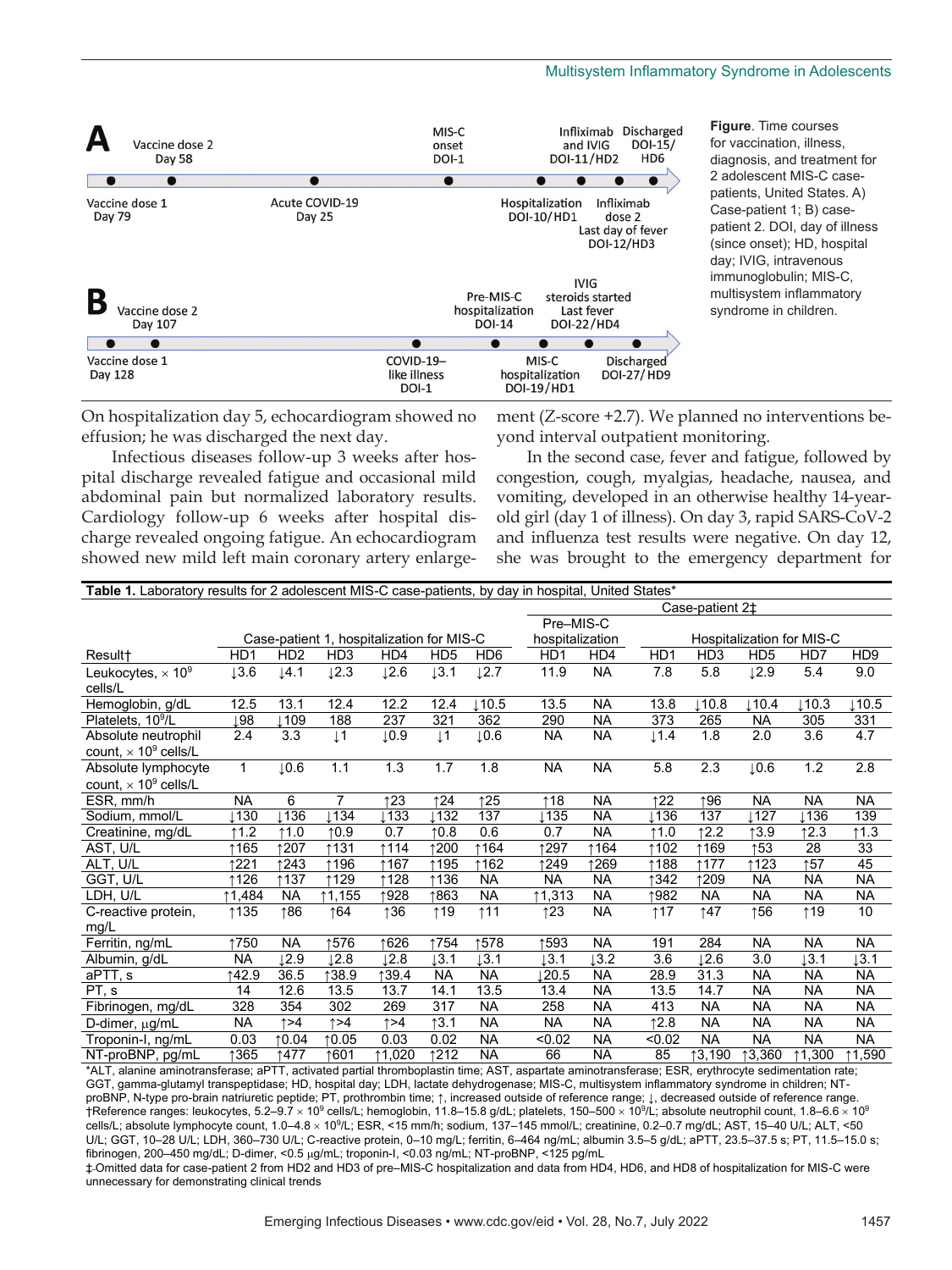### **DISPATCHES**

| Laboratory test                                                                     | Case-patient 1                                                                                                                            | Case-patient 2        |
|-------------------------------------------------------------------------------------|-------------------------------------------------------------------------------------------------------------------------------------------|-----------------------|
| SARS-CoV-2 spike IqG                                                                | Positive                                                                                                                                  | NA                    |
| SARS-CoV-2 nucleocapsid IqG                                                         | Positive                                                                                                                                  | Positive              |
| SARS-CoV-2 PCR                                                                      | Negative                                                                                                                                  | Positive <sup>+</sup> |
| Other respiratory pathogen panel PCR                                                | Negative                                                                                                                                  | Negative              |
| Blood culture, peripheral, 2 sets                                                   | Negative                                                                                                                                  | Negative              |
| Urine culture                                                                       | Negative                                                                                                                                  | Negative              |
| Epstein Barr virus ab panel                                                         | Consistent with prior infection                                                                                                           | Negative              |
| Gastrointestinal pathogen panel PCR                                                 | Negative                                                                                                                                  | NA.                   |
| Group A Streptococcus throat PCR                                                    | Negative                                                                                                                                  | <b>NA</b>             |
| Quantiferon tuberculosis gold                                                       | Negative                                                                                                                                  | <b>NA</b>             |
| HIV Ag/Ab, 4th-generation                                                           | NA.                                                                                                                                       | Nonreactive           |
| Rapid plasma regain                                                                 | <b>NA</b>                                                                                                                                 | Nonreactive           |
| Parvovirus IgM and IgG                                                              | <b>NA</b>                                                                                                                                 | Negative              |
| Anti-streptolysin-O                                                                 | <b>NA</b>                                                                                                                                 | Negative              |
| Anti-deoxyribonuclease B                                                            | <b>NA</b>                                                                                                                                 | Negative              |
| *Ag, antigen; Ab, antibody.<br>$\cdots$ $\alpha \cdot \alpha$ $\alpha \cdot \alpha$ | $\mathbf{r}$ and $\mathbf{r}$ and $\mathbf{r}$ and $\mathbf{r}$ and $\mathbf{r}$<br>$\cdots$<br>$\sim$ $\sim$ $\sim$ $\sim$ $\sim$ $\sim$ | $ -$                  |

**Table 2.** Infectious laboratory results for 2 adolescents after multisystem inflammatory syndrome in children symptom onset and throughout hospitalization, United States\*

†Case-patient 2 had a positive SARS-CoV-2 PCR result on day-of-illness 11, followed by a negative result on day-of-illness 19.

persistent fever, headache, cough, and vomiting. Three months before her illness, she had completed the 2-dose Pfizer-BioNTech COVID-19 vaccine series (Figure).

Results from computed tomography of her head and chest radiograph were unremarkable. SARS-CoV-2 PCR was positive. She was prescribed amoxicillin for possible sinusitis and discharged. On day 14, she returned to the hospital for dyspnea and required low-flow oxygen for hypoxemia. Electrocardiogram, troponin, and NTproBNP test results were normal. She was admitted and received 1 dose of remdesivir, which we discontinued because of elevated liver function test results (Table 1), and 2 doses of dexamethasone; we also discontinued amoxicillin. She improved and was discharged on day 18. However, she returned the next day with recrudescent fever, emesis, and new diffuse rash, including on her palms and soles. Laboratory testing demonstrated elevated CRP, D-dimer, liver function, NT-proBNP, and creatinine levels (Table 1). Abdominal ultrasound and computed tomography showed incidentally enlarged kidneys. We empirically started clindamycin and ceftriaxone treatment and readmitted her.

At readmission on day 19, differential diagnoses included MIS-C, acute COVID-19 with hyperinflammation, sepsis, toxic shock syndrome, drug reaction, and vasculitis or other autoimmune disease. Echocardiogram results were unremarkable. A SARS-CoV-2 nucleocapsid IgG test was positive. Additional infectious and rheumatologic test results were negative (Table 2). After discussion among multidisciplinary specialists, we considered MIS-C most likely, with a suspicion that her earlier symptoms might have resulted from acute COVID-19, which evolved over 3 weeks into MIS-C. We discontinued antibiotics.

On day 4 of her second hospitalization, she received intravenous immunoglobulin and methylprednisolone. Her fever quickly subsided, signs and symptoms resolved, and laboratory results improved (Table 1). On hospitalization day 9, she was discharged with an oral prednisone taper. Infectious disease follow-up 3 weeks after discharge revealed mild fatigue and headaches but normalized laboratory results. Cardiology follow-up through 12 weeks after discharge indicated fatigue, but echocardiogram and exercise stress testing results were unremarkable.

# **Conclusions**

We report 2 cases in which fully vaccinated, otherwise healthy adolescent patients were diagnosed with MIS-C after laboratory-confirmed SARS-CoV-2 breakthrough infections. Diagnoses were based on CDC criteria, and clinical findings were similar to descriptions from cohort studies published elsewhere (*9*–*11*). Based on Brighton Collaboration MIS-C case definitions (https://brightoncollaboration.us), we considered MIS-C diagnosis definitive in case-patient 1 and probable in case-patient 2, although her condition had some features more suggestive of acute COVID-19 with hyperinflammation (*12*). Neither case met SARS-CoV-2 vaccine-associated MIS-C criteria (*12*).

As adolescent SARS-CoV-2 immunization rates have increased, so has interest in the effects of vaccination on adolescent MIS-C. In a fall 2021 study in France, 0/33 adolescents with MIS-C were fully vaccinated against COVID-19 (*7*). Seven (21%) had received 1 shot of a 2-dose vaccine; hazard ratio for MIS-C was 0.09 (95% CI 0.04–0.21) among the partially vaccinated compared with unvaccinated patients (p<0.001) (*7*). A January 2022 report estimated 91% (95% CI 78%–97%) vaccine effectiveness against MIS-C based on 102 case-patients and 181 hospitalized controls at 24 US pediatric hospitals during July–December 2021 (*8*). Only 5% of MIS-C